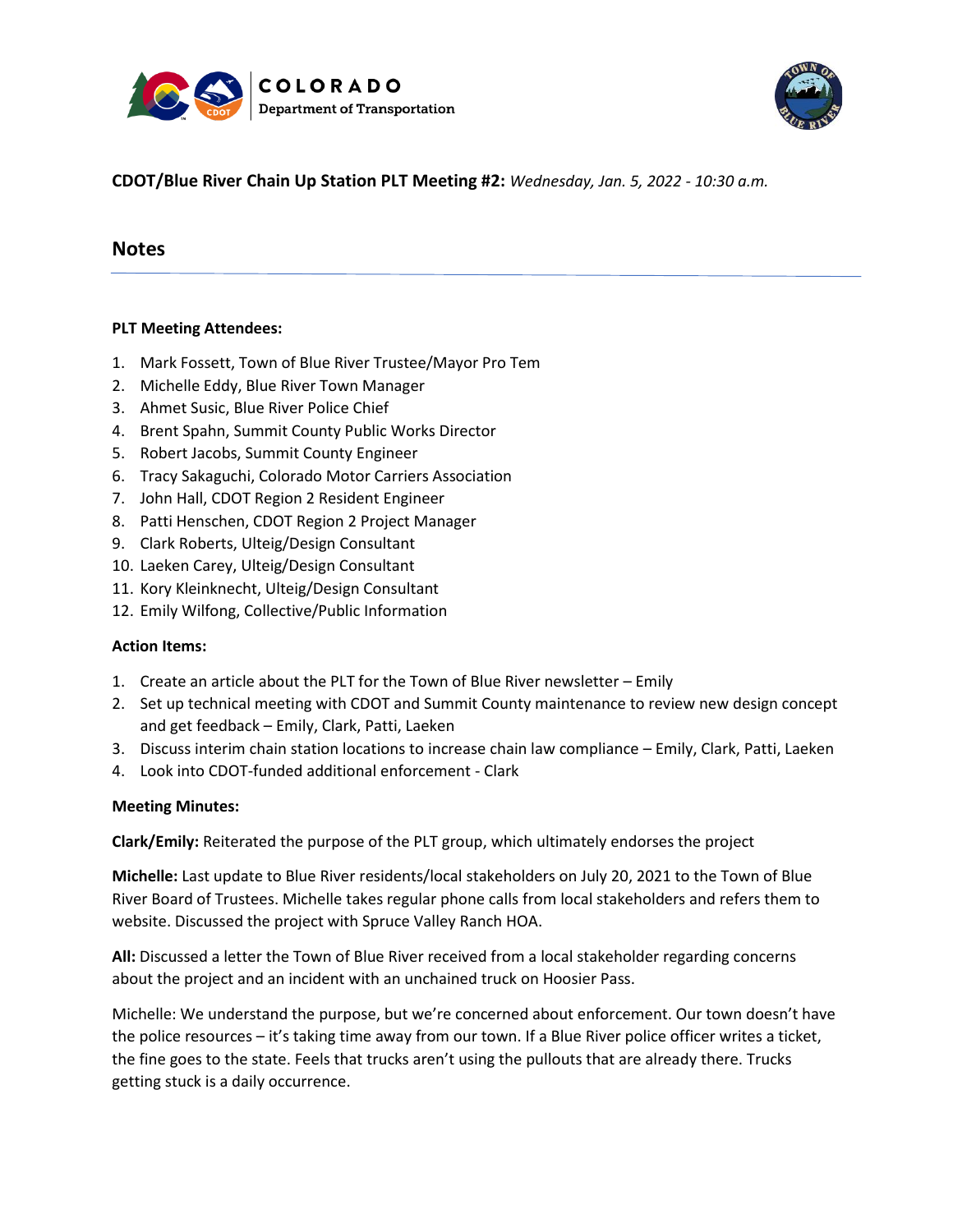



**Emily:** Is there a way for the project to support increased enforcement? Potentially after the project is delivered to help increase compliance?

**Clark:** In the past there has been a method for paying local law enforcement for chain station enforcement. Don't know if it is still used currently but it has been done. Based on I-70 experience, if there is space to chain up, the voluntary compliance does go up. The picture Emily will show, the truck needed space to chain up. This is a near accident and possible fatality situation.

**Michelle:** The pull outs that do exist have been cleared (kudos to maintenance). If there is guard rail in the picture (there is), that means he started making his way up the pass.

**Tracy:** Trucks need a designated, safe space to park to comply with the chain law. There is no designated place to do it currently. This picture likely of an over road trucker due to his use of a sleeper. This is likely a path he has never taken. In that case, he was waiting for something to tell him where it is safe to chain up and chain down. This driver was likely waiting for this notification and it never came.

**Clark:** Without a designated area, that driver will never know when the climb starts. We know some trucks are coming through this route due to I-70 closures. Drivers start looking for alternate routes. Communication between I-70 and CO 9 would be a benefit. There is also not additional signing on the road connecting US 6 to Loveland Pass and CO 9. These are issues that could be addressed to solve the bigger picture and help with the enforcement piece. It largely starts with making sure you have the facilities and signing plan to let them know when to chain up. With signing from the chain station, the truckers know it is unlawful to proceed without chains. That sign allows the local enforcement to stop trucks prior to going up the pass and they could have the opportunity to issue tickets before starting on the pass.

**John:** Does this understanding sound right? The truckers and motorists get out of their tickets if there is no facility. Hopeful that it will create a situation where CSP is more willing to enforce.

**Clark:** Voluntary compliance generally goes up when you provide a safe facility.

**Tracy:** The over the road guys that aren't familiar face the biggest challenge. Having a signed chain up station, we see a lot of compliance and see them backed up trying to find a safe space. The drivers just want to make sure they are as safe as possible. This guy (picture) definitely was nervous and not sure where he was. Chain up station areas we have found to lead to greater compliance. Also, tickets go right to the driver. Their companies don't cover it.

**Robert:** One thing to share is that we have Summit County guys that plow south to Blue River. The guy that is plowing right now has been there 30+ years. He has seen all the changes (traffic, CDOT maintenance practices, and trucker and traffic behavior). He made a comment that it is obvious there is no place for trucks to chain up right now and it is leading to truckers getting stuck on the pass and noncompliance. CDOT isn't fully plowing those wide spots and points to the need for a designated chain up station in the area.

**Emily:** Could we add signage for the current spots since we have two winters before construction begins. They could read something like "Temporary Chain Station"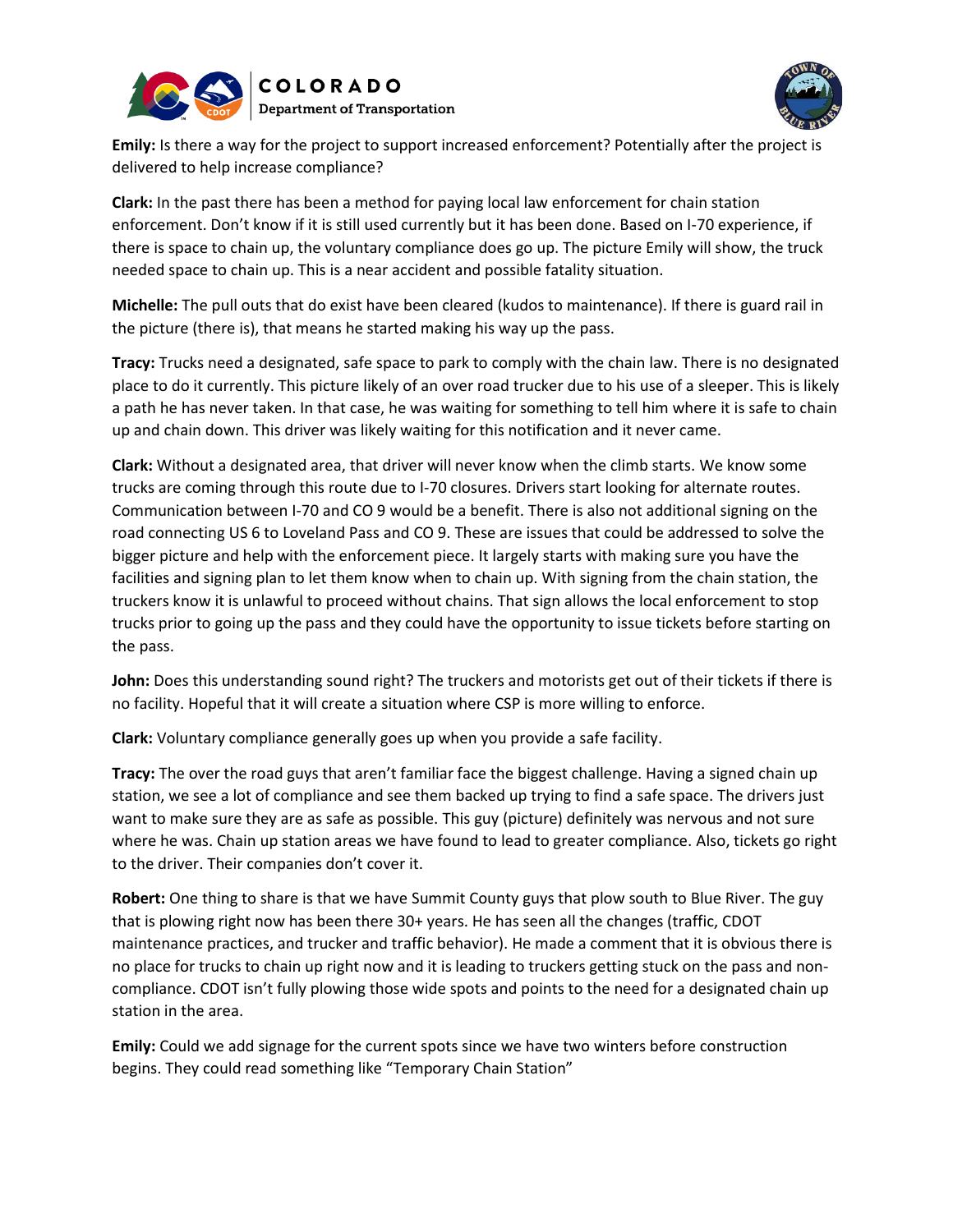



**Tracy:** That would be a great idea to add signage until the chain up station is complete, and make sure the wide areas are really plowed out. This might help increase compliance in the meantime.

**Michelle:** CDOT plows the wide spots regularly.

**Clark:** I know plowing the wide area is on CDOT maintenance's radar. But, there is a priority level and those areas might not get cleared until after the chain law is in effect. That might be a coordination discussion in the future.

**Patti:** There might be issues with temp signs.

**Emily:** This points to the need to brief maintenance folks about the update design and get feedback.

**Chief Susic:** Two safety emergency closures. Commercial vehicles aren't as much to blame as general motorists (MM 86 SB HWY9). Voluntary compliance will not work until we have some presence on the pass.

**Clark:** I would agree. But, there is a lot of space in this chain-up station and it is a location that makes it effective for Hoosier Pass. Voluntary compliance won't happen overnight because it is a culture change. This is the first step in getting them a safe location to chain up that includes an appropriate signing plan to clearly inform drivers where the chain-up station is and where they are supposed to pull out to mount traction devices. In CDOT's experience, it is always best to make the chain up location as close to the needed area as possible. Message to drivers will get out through Tracy and other avenues and will make it more effective in getting the compliance we need.

**Emily:** Did you say that if a Town of Blue River police officer a ticket for chain law non-compliance, the money goes back to the state?

### **Michele:** Correct.

**Mark:** There is still a really strong desire not to see increased truck traffic through the CO 9 corridor, but we concede to seeing a need for a chain up and chain down station. It's why I'm pushing to see a chain down option. Hoosier is not a mountain pass that some of these trucks should be using any time of year. Messaging needs to continue that diverting off I-70 over Hoosier is not okay. If they have to wait for I-70 to open, that is what needs to happen.

**Emily:** We do have issues with Google Maps and Waze rerouting traffic onto inappropriate and unsafe routes. Tracy, what is your prospective?

**Tracy:** We ask and message to truckers not to use those mapping platforms and instead use a truck specific mapping platform because it will give them places where they can safely travel. I agree that they shouldn't be using Hoosier Pass as an alternate route. It is tough for truck drivers who have 14 hours of service and then are shut down for 10 hours. They generally keep moving to avoid getting stuck for their 10 hours down in a place with no services.

**Chief:** I agree with Tracy because we should see the whole problem and not just a problem within Blue River. They are looking for a way to get moving because if you are not moving, you aren't making money. When truckers get stuck, trying to get emergency services to them is a nightmare.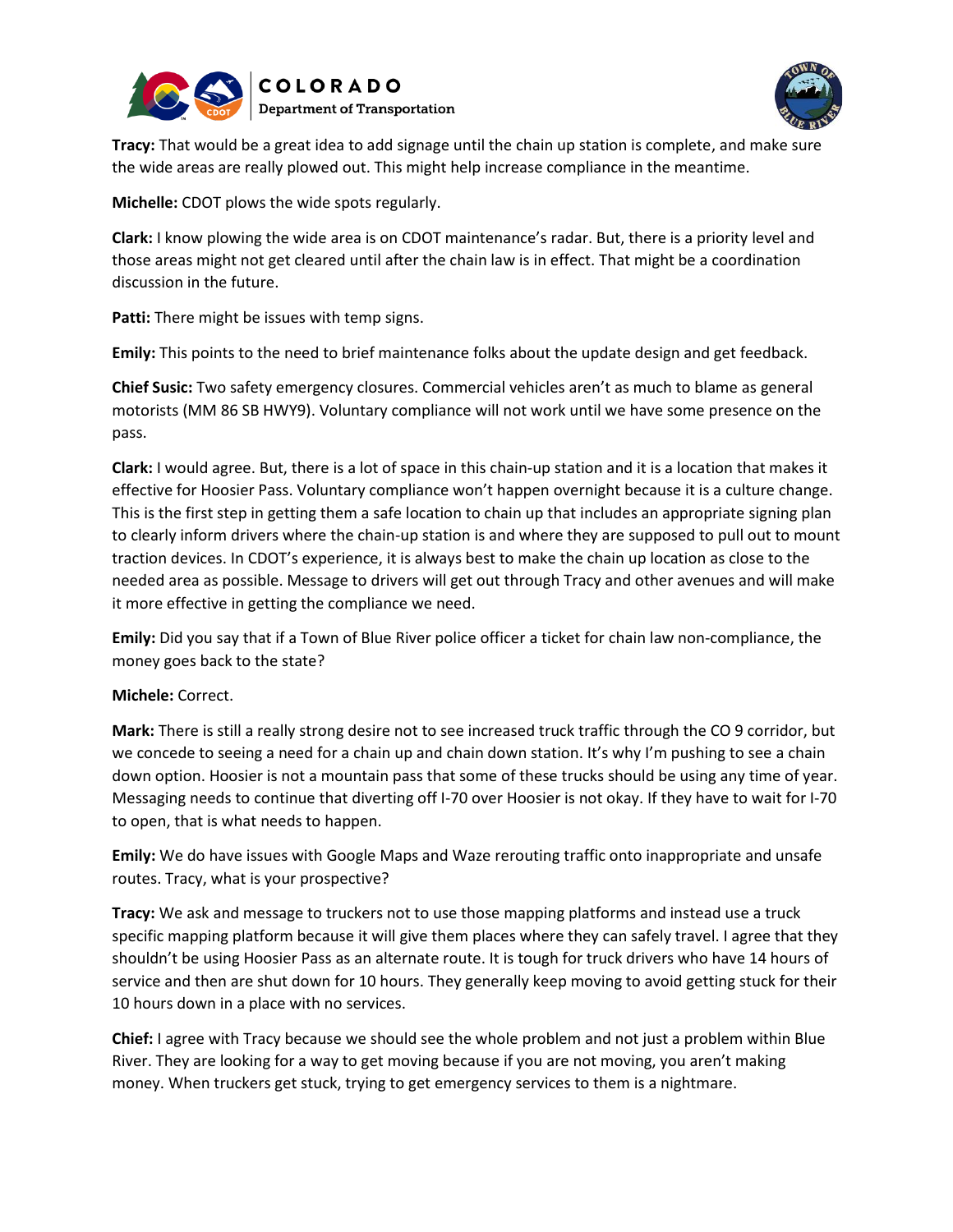



## **Emily: What does are some successful outcomes you'd like to see come out of the PLT?**

**Clark:** The idea is that the team will help us find the right compromises to maintain the proper context for the CO 9 corridor and address the project's need to provide a safe location for not just trucks but all vehicles to mount traction devices. We are seeing that CDOT is using Code 15 of the Chain Law which requires chains for all vehicles unless they are 4-wheel drive with proper tires. The PLT allows us to move through design, giving an order of priority, while keeping the project moving. It will allow the involved members to support the project and what outcomes need to be addressed to make this project successful.

**Mark:** The concept of having these meetings and putting this group together is what needs to keep happening first and foremost. Just like we have been doing, going through various comments and concerns has been very helpful. Compared to where we started, we appreciate that the design has been scaled back to something that fits within the existing highway footprint and it isn't tearing up wetland areas. Continuing the conversations about the chain down station, even if funding is an issue. Continue to discuss the future of CO 9. To Tracy's facilities issue, there is nowhere for a truck to actually turn around. An issue that still exist are traffic speeds, particularly at Deadman's curve. It is good to take a broader view rather than just the few hundred yards that are going to change. Enforcement discussion is a huge piece here. Would like to think that correct facilities could lead to CPS being more involved, but it isn't ensured. It is something that needs to happen. Staffing was an issue before COVID and will probably continue after this is built.

**Chief Susic:** Agree with Mark about speed reduction and looking at the bigger picture. Getting emergency vehicles to an incident is a huge deal.

**Michelle:** Nothing additional to Mark.

**Tracy:** Safe, adequate chain stations and location to enhance operations for everyone.

**Clark:** Approach has been to build a multiuse area that benefits operation and safety in the corridor all year.

**Robert:** Recognize that while there are broader issues, this is a PLT for a specific project. In this context, it would be good to focus on the project at hand and ensuring it will be a success. It is important that we coordinate with the access control plan and making sure that there aren't conflicts with this project and the plan. Again, the context that the project is respectful to the community and the needs of the trucking community, that would be a success.

**John:** Appreciate everyone's comments and that we can keep a narrow focus on the success of the project. I do believe that chain down stations discussion can happen now.

**Patti:** Providing a facility that will be used without being an eyesore. That it will benefit everyone while recognizing we will all have to make compromises.

**Clark:** Getting guidance from this team allows us to move forward with appropriate context for the corridor. We will definitely be looking at a chain down area. The thing that I will say is that chain up stations are hard to manage as multiple stations. Chain down is a little different because truck drivers want their chains off as soon as possible. We could allow for multiple chain-down locations. Depending